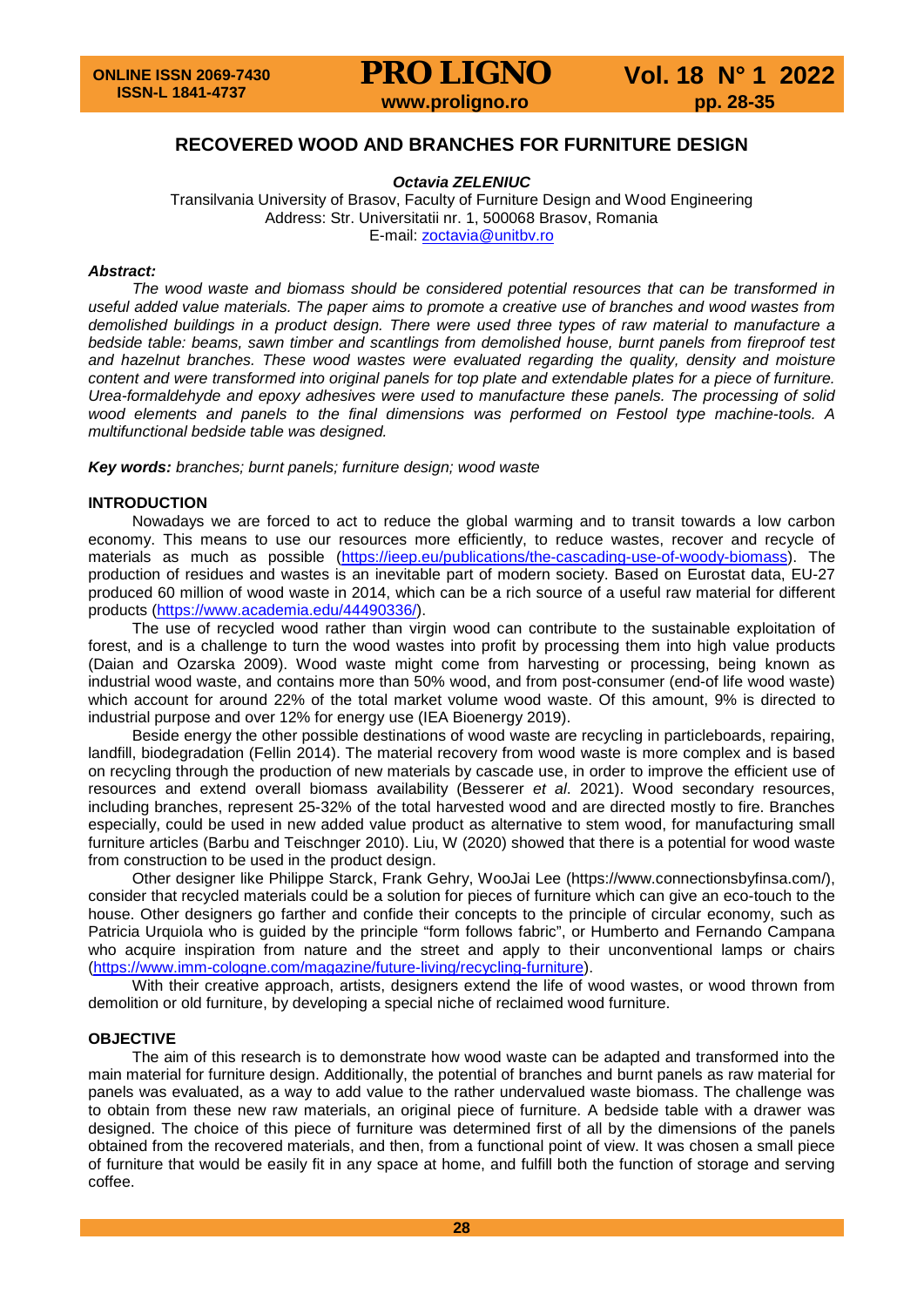### **MATERIAL, METHOD AND EQUIPMENT**

### **A. Raw material**

The raw material for the furniture design was provided from three sources:

- a. Wood waste from a building demolition;
- b. Panels resulted from fireproof test;
- c. Branches from pruning.

### **a. Wood waste from a building demolition**

The material came from different assortments of timber obtained from a demolished house (Fig.1).







*Raw material came from a demolished house: a - beam; b - sawn timber from framing; c - scantling from the roof.*

The wooden pieces were analyzed taking into consideration the following steps:

- Visual quality assessment (presence of defects and biologic attack);
	- Macroscopic identification of the wood species;
	- Determination of moisture content and density;
	- Processing and cutting the pieces at dimensions according to the furniture design.

It should be noted that the wooden pieces were sound without major defects (except few cracks and knots). No chemical treatment was applied and after their anatomical features the wood was identified as belonging to the spruce species (*Picea Abies* L. Karst.).

The moisture content and density were determined according to EN 322:1996 and EN 323:1996, respectively. After evaluation, all pieces were processed by: cross-cutting, straightening, planing to thickness, splitting, cut to size and grinding (Fig.2). Circular Festol KAPEX KS 120, straightening and planing machine Holzmann PT 260, milling machine Festol OF 1010 and Festool ETS 150 BQ and ROTEX 150 FEQ for grinding were used to process the raw material.



**a**. Cross-cut to length and defects removal





**b.** Straightening, planing to thickness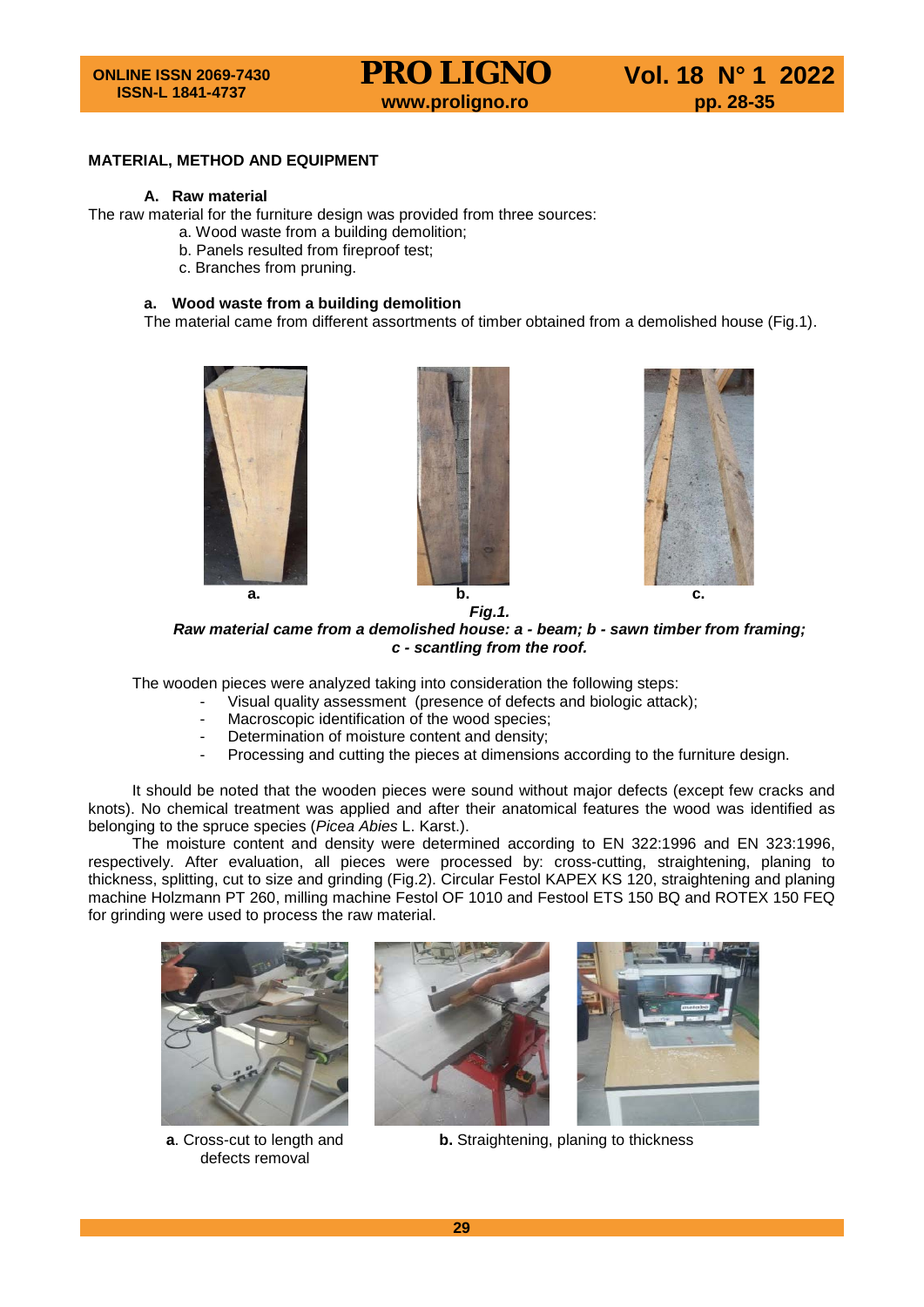### **ONLINE ISSN 2069-7430 ISSN-L 1841-4737**

**PRO LIGNO** Vol. 18 N° 1 2022<br>www.proligno.ro pp. 28-35



**c**. Cutting the elements to the final dimensions





**d.** Sanding the wooden elements with 80-120 grit sand paper

### *Fig.2. Raw material came from a demolished house: a - beam; b - sawn timber from framing; c- scantling from the roof.*

### **b. Panels resulted from fireproof test**

In the building sector, the fireproofing of wood is mandatory by regulations, to reduce the risk of flames spreading in the event of a fire, among which are: technical norm C58-96 - on fireproofing of combustible materials; SR 652-2009 - checking the effectiveness of fireproofing materials; SR 652-2009 - checking the effectiveness of fireproofing (https://www.spatiulconstruit.ro/articol/ignifugarea-lemnului). Thus, many burnt panels resulted from fireproof tests which may be seen as possible material to be recovered. In order to be used as elements in the piece of furniture, the burnt panels were evaluated for their size, degree of combustion, and transformation possibilities (Fig.3).



*Fig.3. Panels from fireproof tests.*

The panels were partially burned at one end and have the dimensions of 400mm (length), 150mm (width) and 18mm thickness. There were MDF and solid wood panels, and were used without any farther processing, by assembling two of them by epoxy resin, for extendable plates of the bedside table (Fig. 7).

### **c. Branches from pruning**

The large number of branches and twigs after pruning are left in the forest. In this research the hazelnut branches were used to manufacture panels (Fig.4).



*Fig.4. The hazelnut branches.*

**30**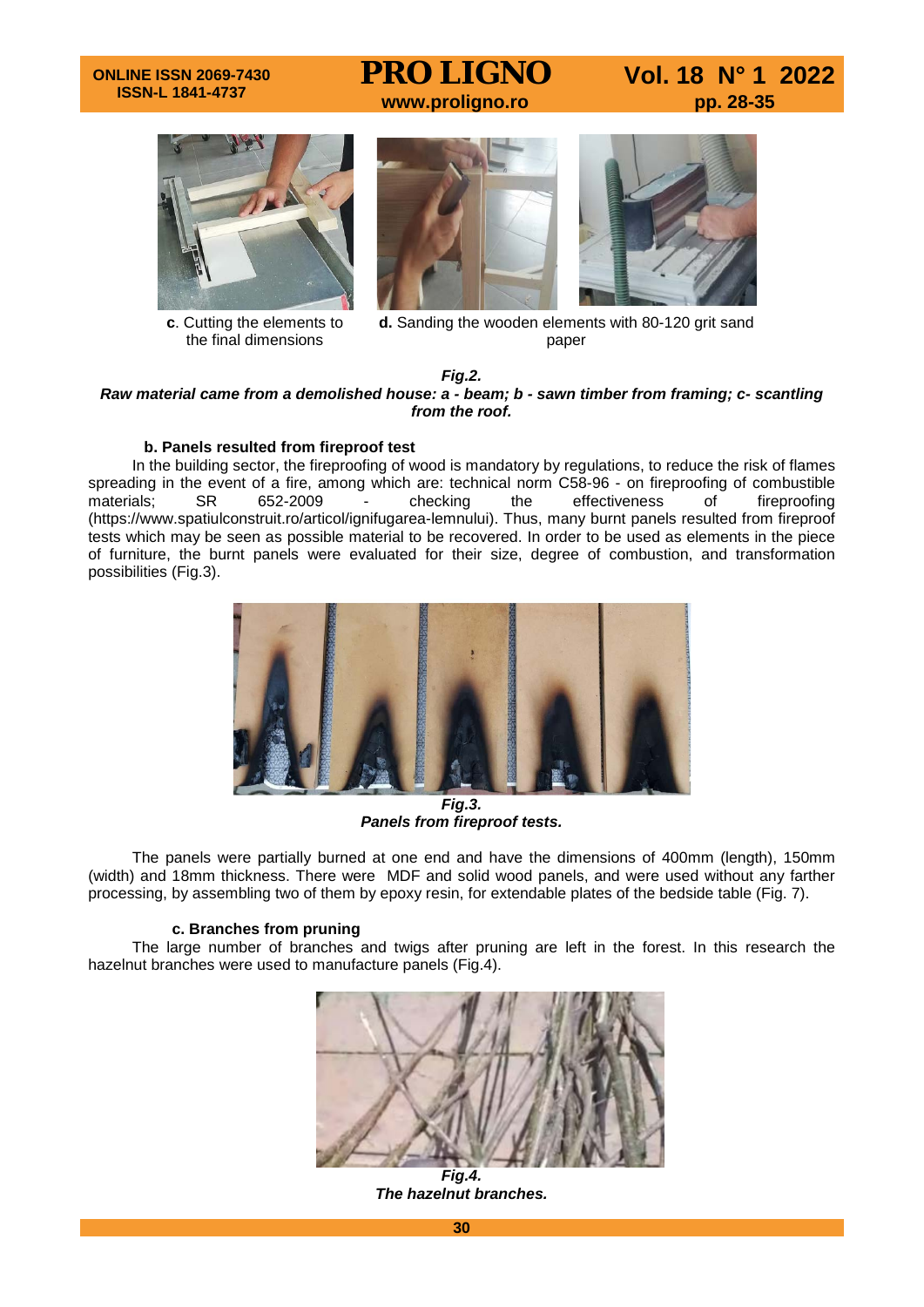### **ONLINE ISSN 2069-7430 ISSN-L 1841-4737**

# **PRO LIGNO** Vol. 18 N° 1 2022<br>www.proligno.ro pp. 28-35

Branches of similar diameter were chosen (between 5 mm to 8 mm diameter), and the density and moisture content were determined. Branches were cross-cut at the same length, and then, were horizontally layered in a wooden frame. The urea-formaldehyde adhesive was sprayed after each layer (about 500 g/board). The panel formed had 40 mm thickness and surface of 400 x 400 mm. The panel was pressed at 120 $\mathrm{^0C}$  temperature during 30 minutes. The pressure was set at 80 bars for 15 minutes then was decreased to 50 bars (Fig.5).



*Fig.5.*

*The panel from branches manufacturing: a – cut to length; b – forming the panel; c – pressing.*

### **B. Adhesives**

The adhesives used for manufacturing of branches panel and reinforcement of burnt panels, were characterized in Table 1.

*Table 1*

| <b>Adhesives characteristics</b> |                                                          |                                                                                                                                                                                                                                  |  |  |  |  |
|----------------------------------|----------------------------------------------------------|----------------------------------------------------------------------------------------------------------------------------------------------------------------------------------------------------------------------------------|--|--|--|--|
| Panel type                       | <b>Adhesive type</b>                                     | <b>Characteristics</b>                                                                                                                                                                                                           |  |  |  |  |
| 1. Panel from branches           | Urea-formaldehyde/                                       | Solid content: 66%; density 1.273g/cm <sup>3</sup> ; pH 7.6; free                                                                                                                                                                |  |  |  |  |
|                                  | UF/ color: white and<br>translucent shades               | formaldehyde 0.15%. Ammonium chloride was used as<br>hardener (NH4CI, 2% based on the resin weight).                                                                                                                             |  |  |  |  |
| 2. Burnt panels                  | Transparent<br>epoxy<br>resin-Super Cast 10              | Two-component epoxy resin, transparent and super clear.<br>Mix in volume 100:50 (2:1).<br>The maximum recommended thickness / layer, is 10mm.<br>Super Cast 10 is mixed and left to harden in a room at<br>about $20^{\circ}$ C. |  |  |  |  |
| 3. Solid wood elements<br>gluing | PVAc dispersion-<br>NOVOBOND D2/<br>Viscous white liquid | PVAc adhesive based on polyvinyl acetate which meet the<br>requirements of the durability class D2, suitable for indoor<br>use.                                                                                                  |  |  |  |  |

# **RESULTS AND DISCUSSION**

### **A. Manufacturing the panels and the structure of furniture**

The density and moisture content of the wood waste from demolished house and from hazelnut branches are presented in Table 2.

*Table 2*

| Density and moisture content of the raw material |                            |                     |  |  |  |
|--------------------------------------------------|----------------------------|---------------------|--|--|--|
| Raw material                                     | Density, kg/m <sup>3</sup> | Moisture content. % |  |  |  |
| Wood elements from demolished house              | 465                        | 12.94               |  |  |  |
| Hazelnut branches                                | 550-574                    | 14.25-21.22         |  |  |  |

The panel from wood branches was subjected to high pressure (80 bars) to obtain a greater contact between crushed branches and adhesive. Higher moisture content of branches will generate more steam, and higher mat compression will accelerate consolidation of the panel.

The solid wood elements obtained from the wood waste of demolished house were assembled to form the rigid structure of the bedside table and the drawer, as shown in Fig.6.

The panel obtained from branches was used for the top plate and button for the drawer, and the burnt panels were reinforced with epoxy adhesive (Fig.7).

### *Density and moisture content of the raw material*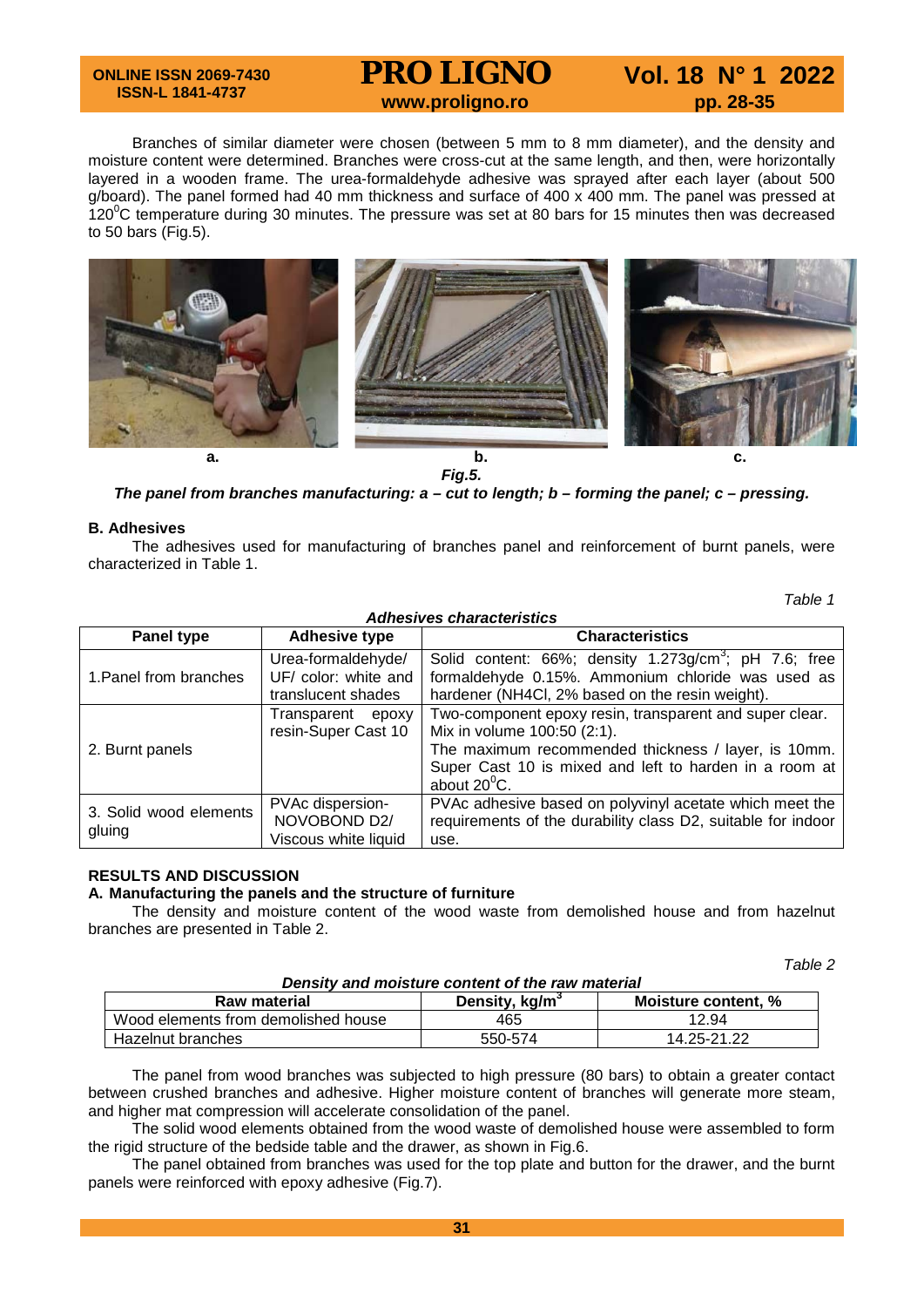**PRO LIGNO** Vol. 18 N° 1 2022<br>www.proligno.ro pp. 28-35





**a.**

*Assembling the elements for the piece of furniture: a – the drawer construction; b – assembling the rigid structure of bedside table; c – fitting the frame and additionally legs for extendable panels.*









*Fig.7. a - The manufacture of the drawer button; b - panel from branches; c – burn panels reinforced with epoxy resin.*

## **B. Designing the piece of furniture**

A bedside table with the following dimensions has been designed: 600mm high and 400x400mm (length x width) (Fig. 8). In the extended position the upper plate has 600x1000x400mm.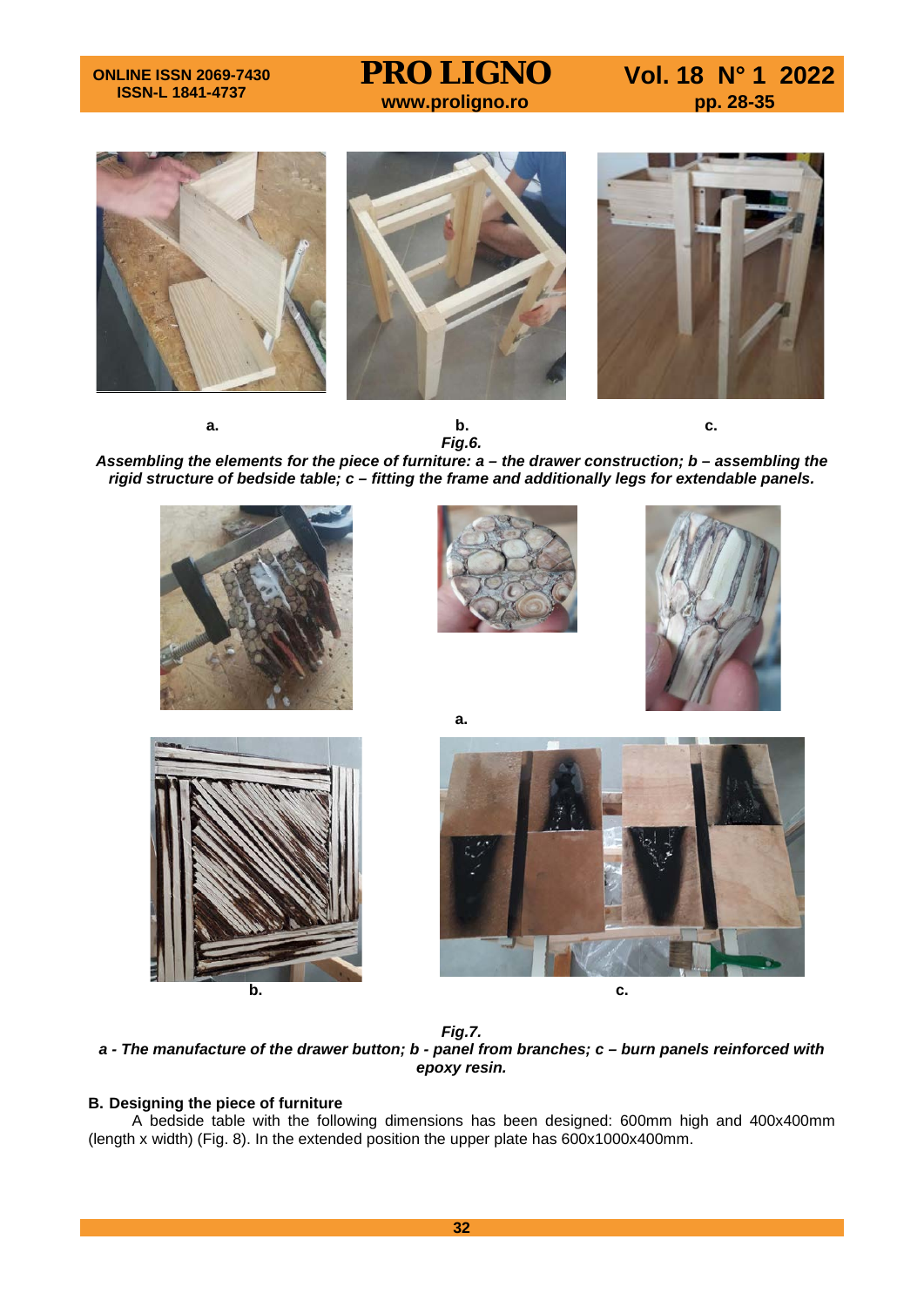**PRO LIGNO** Vol. 18 N° 1 2022<br>www.proligno.ro pp. 28-35





*Fig.8.*

*Bedside table: 1-leg; 2-solid wood frame; 3-extensible support made of additionally legs; 4-drawer; 5 reinforced extendable panels from burnt wood and epoxy resin; 6- braches top panel; 7-drawer button.*

The furniture is designed from the raw materials described above and included:

- a four-legged softwood frame with a section of 50x50mm; the four legs were obtained from a beam of 620x130x130mm, which was processed to the final dimensions of 600x50x50mm;
- a frame made of softwood scantling with a section of 40x25mm;
- two additionally legs with wheels to support the side tables, in the extension mode;
- a drawer made of softwood sawn timber, with dimension: 350x300x150mm;
- three top plates; one, made of branches is fixed, and the other two from burnt panels reinforced with epoxy resin, necessary for the table extension. These panels are fastened with continuous hinges and are supported by the additionally legs.

The piece of furniture was finished with ecological varnish, Kober transparent lacquer applied by brushing in two layers, at a consumption of 180g/m<sup>2</sup>.

An original piece of furniture was created, with the surface that can be extended through the side panels and which performs multiple functions such as support items, storage things and could be also used as a coffee table.

### **Consumption of raw material**

The raw material consumption (including wood and others materials) used to carried out the piece of furniture is showed in Table 3.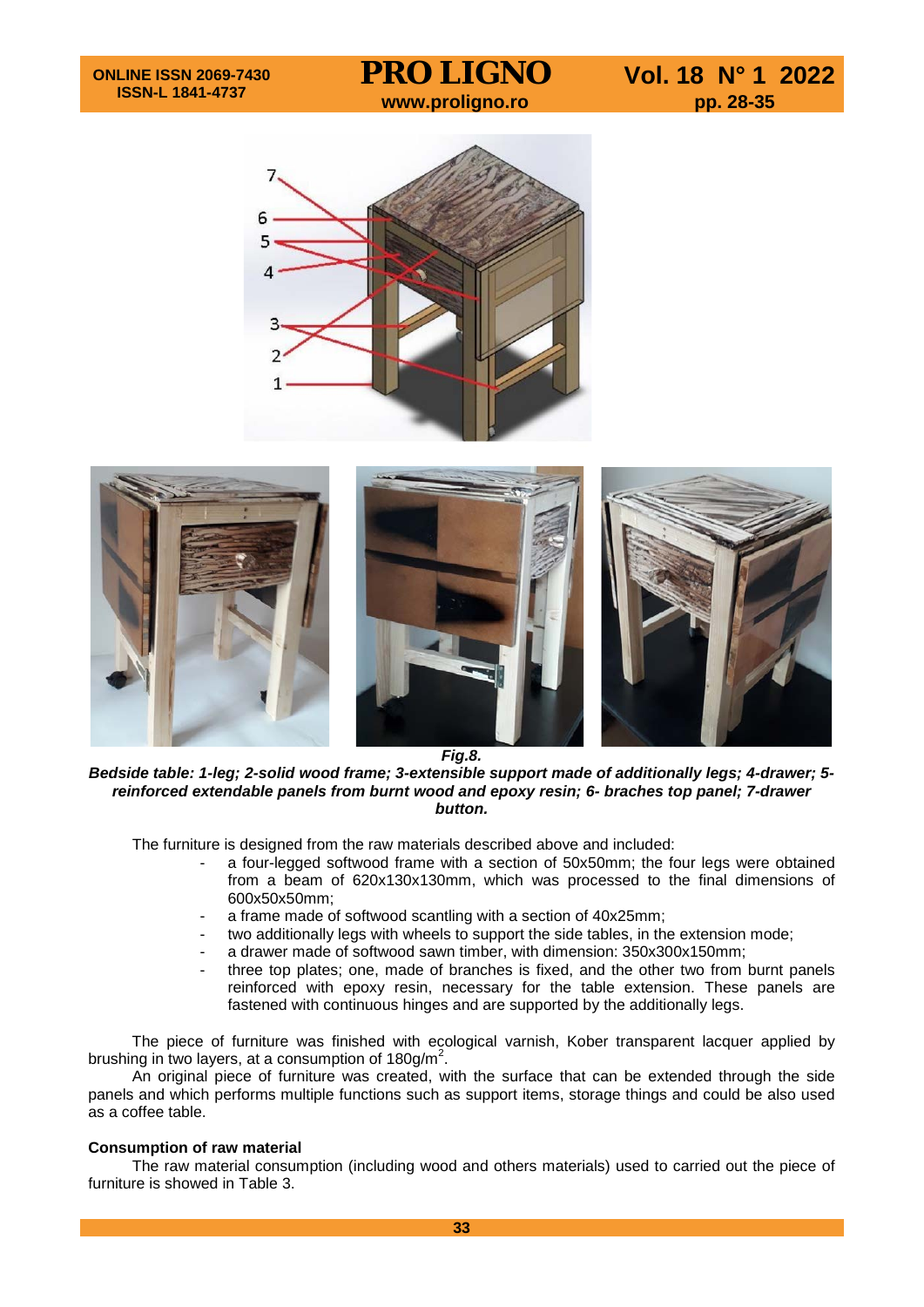**PRO LIGNO** Vol. 18 N° 1 2022<br>www.proligno.ro pp. 28-35

*Table 3*

|                                         | I. Raw wood material consumption                 |                |  |
|-----------------------------------------|--------------------------------------------------|----------------|--|
| 1.1.                                    | Beam element, 620x130x130mm                      | 0.027972       |  |
| 1.2.                                    | Scantling, 38mm                                  | 0.011072       |  |
| 1.3.                                    | Sawn timber, 24mm                                | 0.009072       |  |
|                                         | a. Total wood raw material consumption, m        | 0.124791       |  |
| b. Burnt panels, (400x150x18mm) pieces  |                                                  | 4              |  |
| c. Hazelnut branches, (bulk weight), kg |                                                  | 5              |  |
|                                         | II. Wood dowels and screws                       |                |  |
| 2.1                                     | Dowel (Ø8x50mm), in pieces                       | 4              |  |
| 2.2.                                    | Screw (3.5x20mm), in pieces                      | 20             |  |
| 2.3.                                    | Drawer slides, pieces                            | $\mathbf{2}$   |  |
| 2.4.                                    | Continuous hinges                                | $\overline{2}$ |  |
| 2.5.                                    | T type hinge                                     | 4              |  |
| 2.6.                                    | Rollers, 50mm diameter                           | $\mathbf{2}$   |  |
|                                         | III. Adhesives                                   |                |  |
| 3.1.                                    | PVAc Novobond D2, kg                             | 0.0123         |  |
| 3.2.                                    | Urea-formaldehyde, kg                            | 0.5            |  |
| 3.3.                                    | Epoxy resin Super cast 10, kg                    | 1.5            |  |
|                                         | IV. Finishing materials                          |                |  |
| 4.1                                     | Disc sanding paper (P120, 240, 320), set         | 3              |  |
| 4.2                                     | P80, P100, P120, P240 (sheets of 230x280mm), set | 4              |  |
| 4.3                                     | Water based lacquer, in I                        | 1.0            |  |

*Raw material consumption*

The wood raw materials (Table 3) are the representative items included in the calculation of the furniture price. Most of people assume that "custom" furniture is too expensive and generally is out of the ordinary furniture price range. The custom hand-made furniture includes much effort and time for conception, choosing the materials, thus a high labour work is necessary to create, to design a personalised piece of furniture.

# **CONCLUSIONS**

The wood waste recovered from demolition, branches from pruning represent an alternative raw material to virgin wood. These new raw materials contribute to minimization the environmental impact and efficient use of wood materials. These were used to develop panels, highlighting their potential utilizations in ingenuous furniture elements.

Value added products were also obtained from burnt panels by reinforcement with epoxy adhesive. By creative design a piece of furniture with multiple functions was manufactured. Its unique design will fit perfectly in multiple interior spaces.

# **ACKNOWLEDGEMENTS**

The author would like to thank Alin Olarescu Ph.D., coordinator of Festool Laboratory, from the Research and Development Institute of Transilvania University of Brasov, for the equipment provided, and to Ionel-Liviu Bodean for his contribution to this research.

### **REFERENCES**

Besserer A, Troilo S, Girods P, Rogaume Y, Brosse N (2021) Cascading Recycling of Wood Waste: A Review. Polymers 13(11):1752. doi.org/10.3390/polym13111752.

Barbu MC, Teischnger A (2010) Processing Technologies for the Forest and Biobased Products Industries. PTF BPI 2010, Salzburg, University of Applied Sciences, Kuchl, Austria.